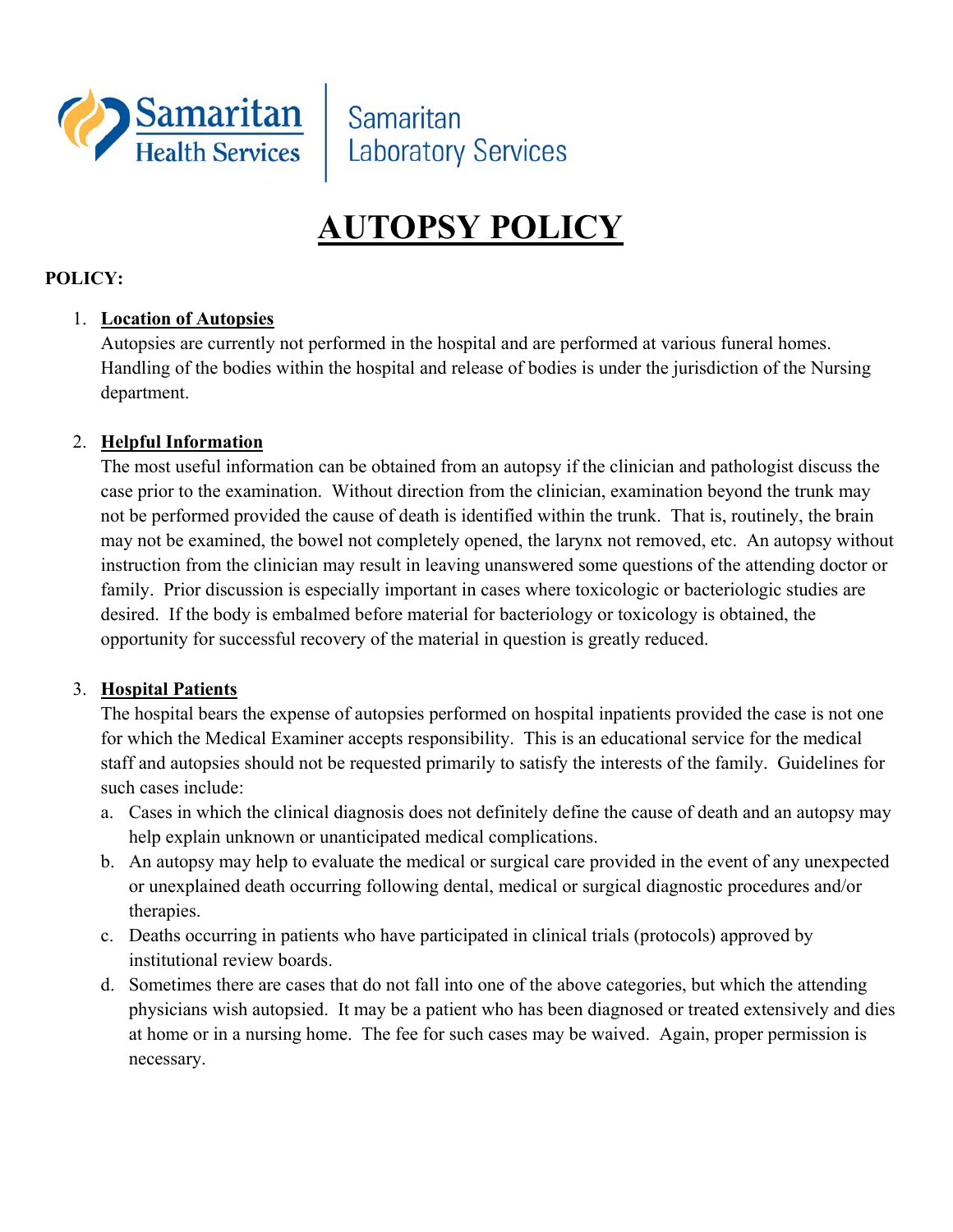

Samaritan **Laboratory Services** 

# **AUTOPSY POLICY**

#### 4. **Consent to Perform Autopsy**

Before an autopsy can be done, a properly signed permit must be obtained. It is the responsibility of the attending physician to obtain permission. The permit should be signed by the:

- a. Surviving spouse (cannot be divorced); if none, then
- b. Surviving children (all if possible); if none, then
- c. Surviving parents (both, if possible); if none, then
- d. Surviving brothers and sisters (18 or over and all if possible); if none, then
- e. Person (preferably relative) legally responsible for the patient.

Sometimes it is not possible to have all of the children or siblings sign and, in such cases, the post is often done with the signatures of as many as can be reached, provided:

- a. None object, and
- b. Reasonable effort has been made to reach as many as possible.

Telephone permission for autopsy is acceptable. This should be documented on the usual "Authorization for Post-Mortem Examination" form stating this to be a telephone authorization and signed by the individual obtaining permission.

A copy of the signed permit must be delivered to the Pathology department before starting the autopsy.

#### 5. **Medical Examiner (M.E.) Cases**

The basis of the Oregon State Medical Examiner's system is that unattended, unusual or traumatic deaths are investigated in each jurisdiction persons designated as the Medical Examiner. Contact with the Medical Examiner can be arranged by the Nursing Supervisor. There is generally poor understanding among physicians as to which deaths should be referred to the Medical Examiner. The following are types of deaths requiring investigation under Oregon State Medical Examiner's law:

- a. Apparently homicidal, suicidal or occurring under suspicious or unknown circumstances.
- b. Resulting from the unlawful use of dangerous or narcotic drugs or the use or abuse of chemicals or toxic agents.
- c. Occurring while incarcerated in any jail, correction facility, or in police custody.
- d. Apparently accidental or following an injury.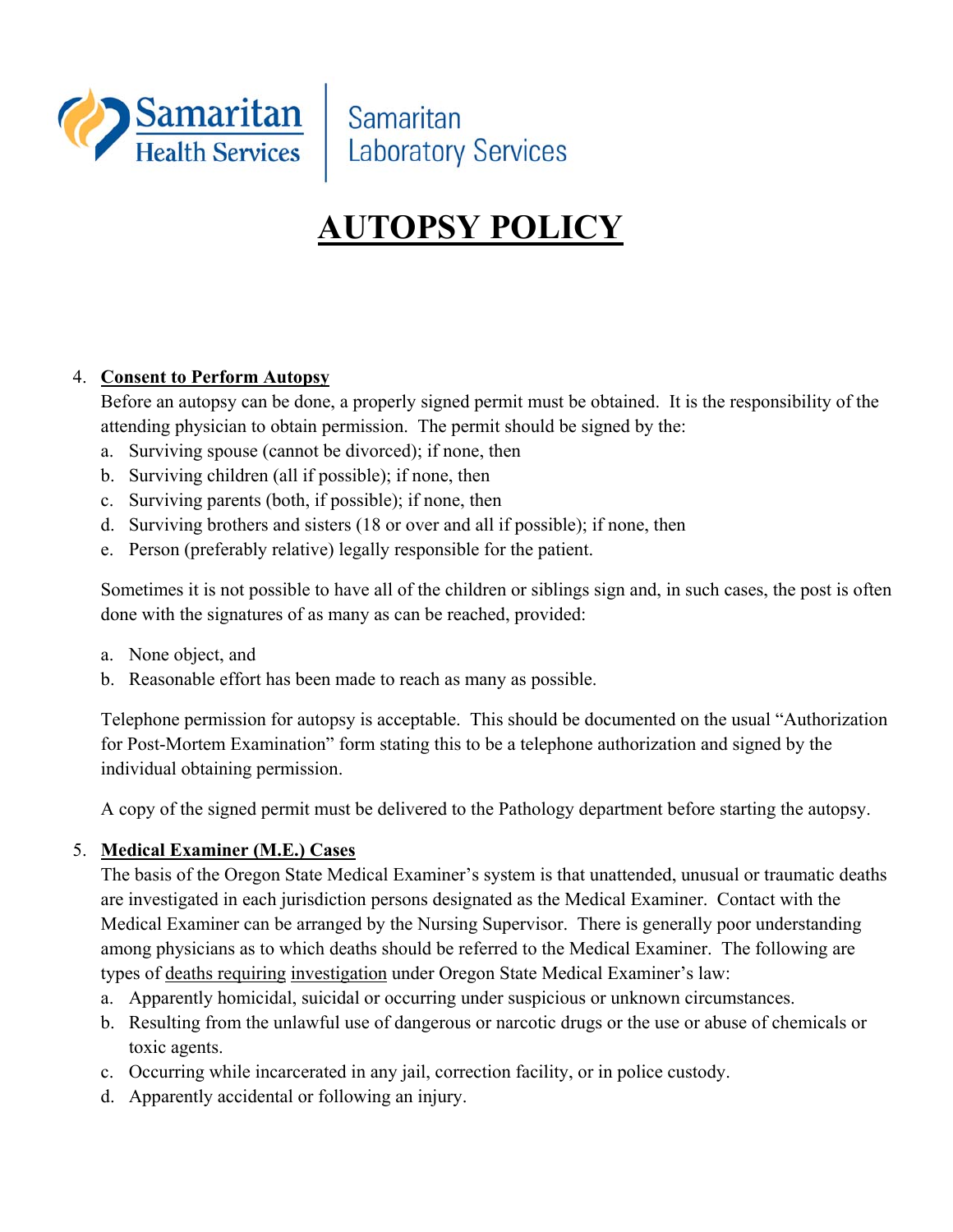

## **AUTOPSY POLICY**

- e. By disease, injury or toxic agent during or arising from employment.
- f. While not under the care of a physician during the period immediately previous to death.
- g. Related to disease which might constitute a threat to public health.
- h. In which a human body apparently has been disposed of in an offensive manner.

Whether a Medical Examiner case will be autopsied is decided by the Medical Examiner involved in the case and/or by the District Attorney.

#### 6. **Private Cases**

If the patient did not die in the hospital and an autopsy is not requested by the Medical Examiner, the family always has the option of requesting an autopsy. This is not done frequently. When the examination is requested by the family, the interest is sometimes related to an insurance policy, workman's compensation, etc. A fee is charged for such an autopsy. If photographs are indicated, there may be an additional charge. The right to refuse to perform such autopsies is reserved.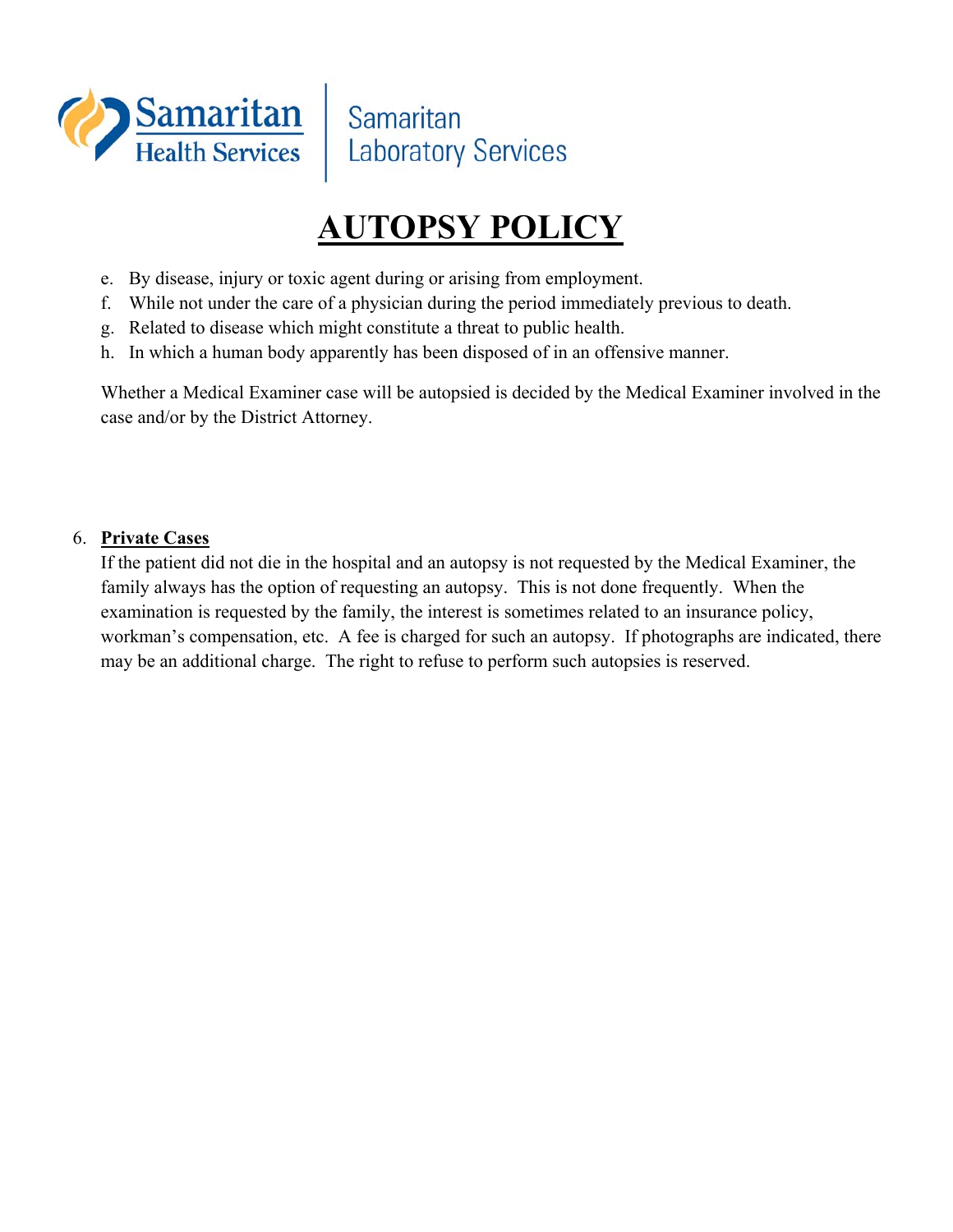

Samaritan **Laboratory Services** 

## **AUTOPSY POLICY**

| <b>Document Detail</b>                                             |                                                                             |             |                             |             |             |             |  |  |
|--------------------------------------------------------------------|-----------------------------------------------------------------------------|-------------|-----------------------------|-------------|-------------|-------------|--|--|
| <b>Policy ID: 10.20.PTH.AUT.POLI.960000</b>                        |                                                                             |             |                             |             |             |             |  |  |
| Review / Revision Authority: Pathologist                           |                                                                             |             |                             |             |             |             |  |  |
| <b>Regulatory Requirement?</b><br>N <sub>o</sub><br>$X$ Yes        |                                                                             |             |                             |             |             |             |  |  |
|                                                                    | If yes, attach requirement information here                                 |             |                             |             |             |             |  |  |
|                                                                    | CAP - ANP.31070, ANP.31100, ANP.33000                                       |             |                             |             |             |             |  |  |
|                                                                    |                                                                             |             |                             |             |             |             |  |  |
|                                                                    |                                                                             |             |                             |             |             |             |  |  |
| <b>Date Policy Originated:</b>                                     |                                                                             |             |                             | 1/9/1996    |             |             |  |  |
| <b>Author:</b>                                                     |                                                                             |             | <b>Michael Fortune, MD</b>  |             |             |             |  |  |
|                                                                    | Revision History: (note most recent changes in area under header)           |             |                             |             |             |             |  |  |
|                                                                    | 4/12/2010-Michael Fortune, MD                                               |             |                             |             |             |             |  |  |
|                                                                    | 1/18/2010-Shannon McWilliams, MS, PA(ASCP)<br>4/18/2001-Michael Fortune, MD |             |                             |             |             |             |  |  |
|                                                                    |                                                                             |             |                             |             |             |             |  |  |
| <b>Computer Search / Master Index</b>                              |                                                                             |             | <b>Document Location:</b>   |             |             |             |  |  |
| Number:                                                            |                                                                             |             |                             |             |             |             |  |  |
| POLI.960000                                                        |                                                                             |             | <b>GSRMC Autopsy Manual</b> |             |             |             |  |  |
|                                                                    |                                                                             |             |                             |             |             |             |  |  |
| Date Current Version Implemented: (Mark applicable boxes and date) |                                                                             |             |                             |             |             |             |  |  |
| All sites same implementation date                                 |                                                                             |             | Date:                       |             |             |             |  |  |
| $\sqrt{\ }$ Implementation Date = Approval Date                    |                                                                             |             |                             |             |             |             |  |  |
|                                                                    |                                                                             |             |                             |             |             |             |  |  |
| Enter site specific implementation dates when $\Box$ applicable:   |                                                                             |             |                             |             |             |             |  |  |
| $\sqcap$ SHRL                                                      | <b>GSRMC</b><br>$\Box$                                                      | $\Box$ SAGH |                             | $\Box$ SLCH | $\Box$ SNLH | $\Box$ SPCH |  |  |
|                                                                    |                                                                             |             |                             |             |             |             |  |  |

| <b>Scheduled Review Cycle</b> | Annual              |
|-------------------------------|---------------------|
| Document Responsible Person   | Michael Fortune, MD |

| <b>Review History</b> |                           |      |  |  |  |
|-----------------------|---------------------------|------|--|--|--|
| Reviewed by           | $Printed_{\perp}$<br>Name | Date |  |  |  |